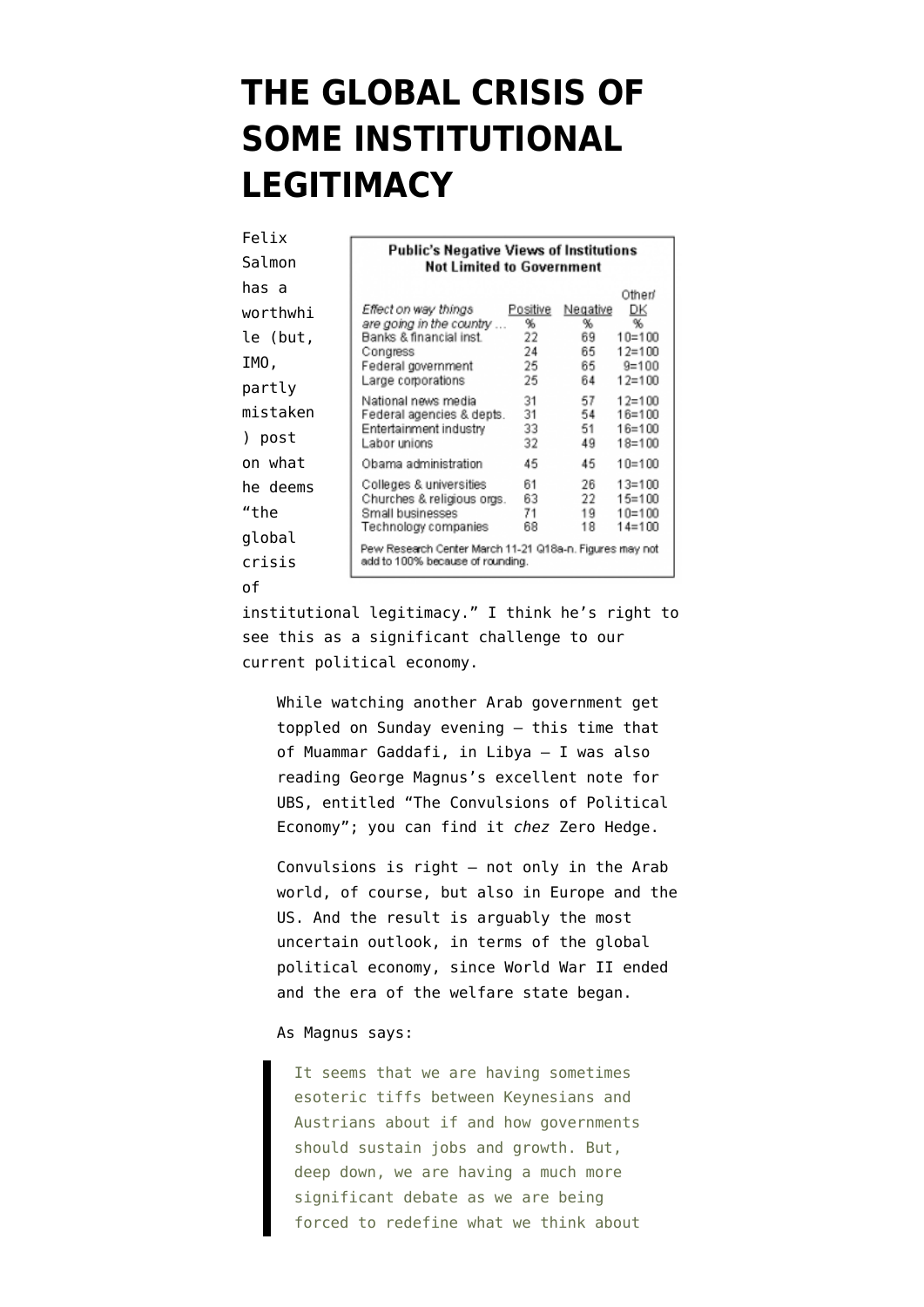the rights and obligations of citizens and the State.

Most fundamentally, what I'm seeing as I look around the world is a massive decrease of trust in the institutions of government.

But I think Salmon makes two mistakes. First, he maintains an unwarranted distinction between the Arab Spring and the UK riots.

Where those institutions are oppressive and totalitarian, the ability of popular uprisings to bring them down is a joyous and welcome sight. But on the other side of the coin, when I look at rioters in England, I see a huge middle finger being waved at basic norms of lawfulness and civilized society, and an enthusiastic embrace of "going on the rob" as some kind of hugely enjoyable participation sport. The glue holding society together is dissolving, whether it's made of fear or whether it's made of enlightened self-interest.

From the perspective of the underclass in our society, it has been some time since "enlightened self-interest" counseled compliance. And from most perspectives, it's clear that the elites, not the underclass, were the first to wave a huge middle finger at basic norms of lawfulness.

A more problematic error, though, is Salmon's claim that corporations have retained their legitimacy.

Looked at against this backdrop, the recent volatility in the stock market, not to mention the downgrade of the US from triple-A status, makes perfect sense. Global corporations are actually weirdly absent from the list of institutions in which the public has lost its trust, but the way in which they've quietly grown their earnings back [above pre-crisis levels](http://blog.yardeni.com/2011/08/s-500-earnings-valuation.html) has definitely not been ratified by broad-based economic recovery, and therefore feels rather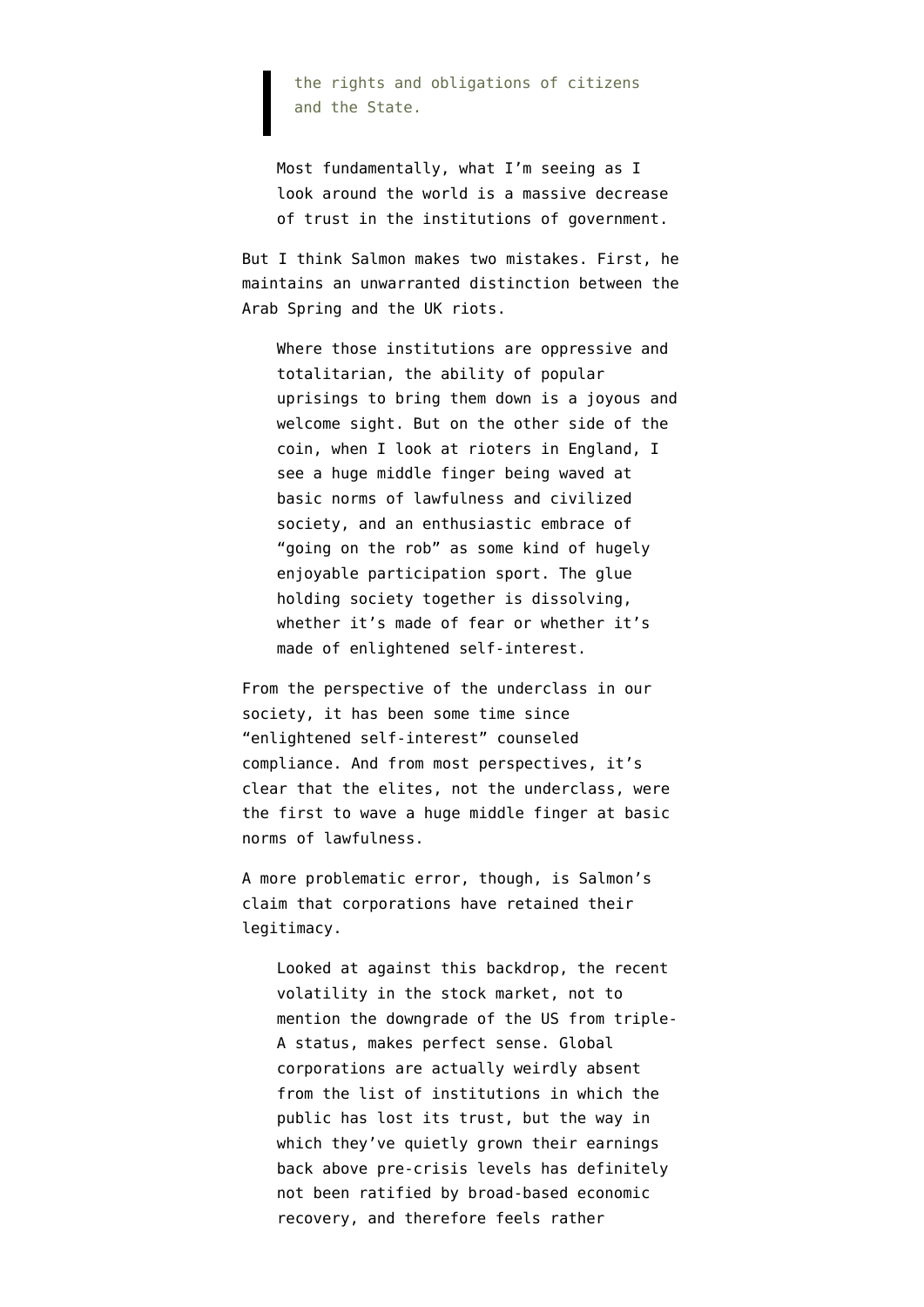## unsustainable.

As a [recent Pew poll shows,](http://people-press.org/2010/04/18/distrust-discontent-anger-and-partisan-rancor/) Americans are just as disgusted with banks and other large corporations as they are with their government.

While anti-government sentiment has its own ideological and partisan basis, the public also expresses discontent with many of the country's other major institutions. Just 25% say the federal government has a positive effect on the way things are going in the country and about as many (24%) say the same about Congress. Yet the ratings are just as low for the impact of large corporations (25% positive) and banks and other financial institutions (22%). And the marks are only slightly more positive for the national news media (31%) labor unions (32%) and the entertainment industry (33%).

Notably, those who say they are frustrated or angry with the federal government are highly critical of a number of other institutions as well. For example, fewer than one-in-five of those who say they are frustrated (18%) or angry (16%) with the federal government say that banks and other financial institutions have a positive effect on the way things are going in the country.

But there are institutions that Americans still trust: colleges, churches, small businesses, and tech companies.

Distinguishing between those institutions (government and big corporations) people distrust and those (churches, small businesses, and tech companies) they do is important for several reasons. First, because it prevents us from assuming (as big corporations might like us to) that Americans will be content with corporatist solutions. People [may or may not](http://www.emptywheel.net/2011/08/20/tony-frattos-post-office-field-trip/) [like the the post office,](http://www.emptywheel.net/2011/08/20/tony-frattos-post-office-field-trip/) but there's no reason to believe they like FedEx, Comcast, AT&T, or Verizon any more, particularly the latter three, which all [score very badly](http://consumerist.com/2011/05/att-ranks-last-in-customer-satisfaction-survey.html) in customer